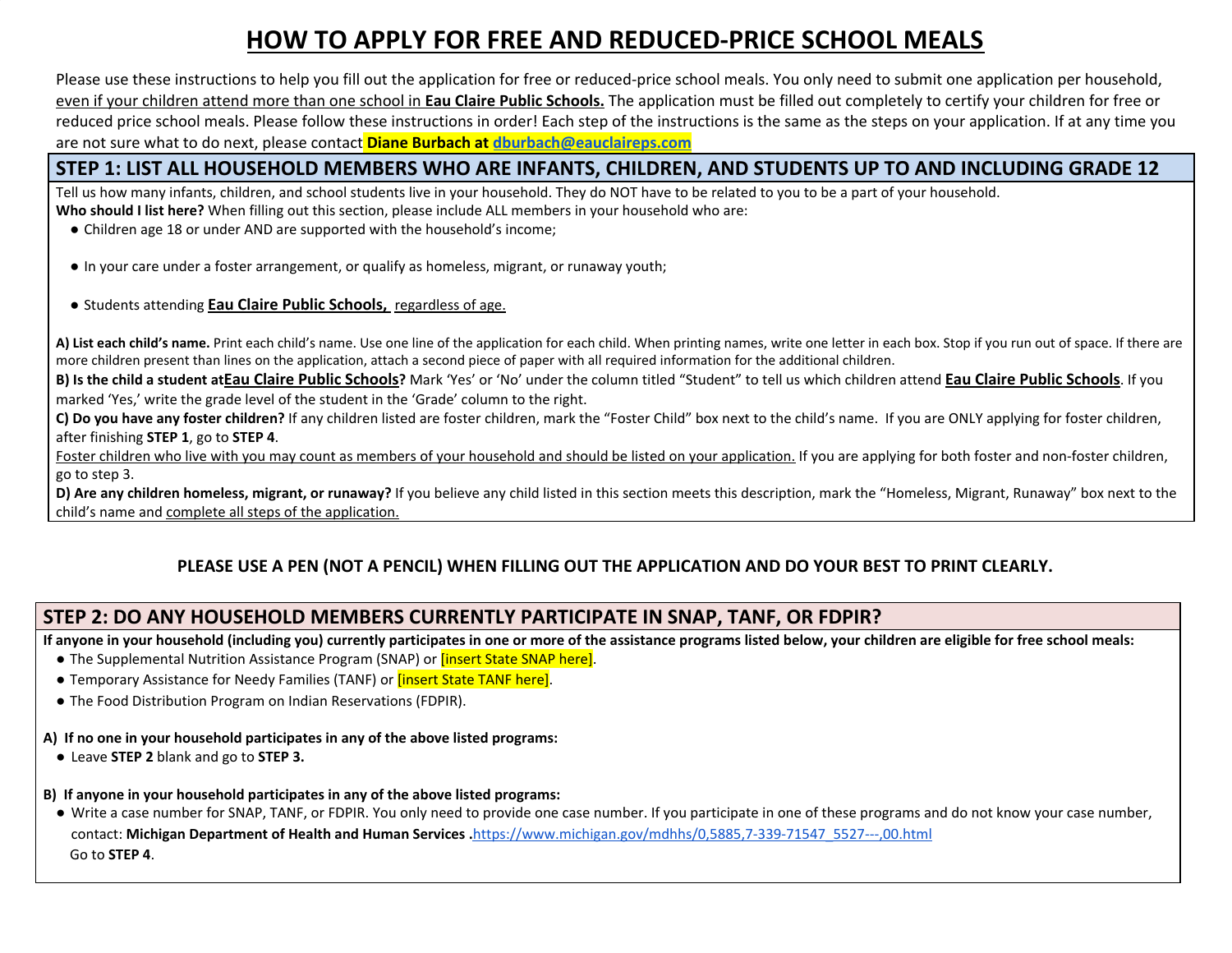# **STEP 3: REPORT INCOME FOR ALL HOUSEHOLD MEMBERS**

#### **How do I report my income?**

- Use the charts titled "Sources of Income for Adults" and "Sources of Income for Children," printed on the back side of the application form to determine if your household has income to report.
- Report all amounts in GROSS INCOME ONLY. Report all income in whole dollars. Do not include cents.
	- o Gross income is the total income received before taxes.
	- $\circ$  Many people think of income as the amount they "take home" and not the total, "gross" amount. Make sure that the income you report on this application has NOT been reduced to pay for taxes, insurance premiums, or any other amounts taken from your pay.
- Write a "0" in any fields where there is no income to report. Any income fields left empty or blank will also be counted as a zero. If you write "0" or leave any fields blank, you are certifying (promising) that there is no income to report. If local officials suspect that your household income was reported incorrectly, your application will be investigated.
- Mark how often each type of income is received using the check boxes to the right of each field.

#### **3.A. REPORT INCOME EARNED BY CHILDREN**

A) Report all income earned or received by children. Report the combined gross income for ALL children listed in STEP 1 in your household in the box marked "Child Income." Only count foster children's income if you are applying for them together with the rest of your household.

*What is Child Income?* Child income is money received from outside your household that is paid DIRECTLY to your children. Many households do not have any child income.

#### **3.B. REPORT INCOME EARNED BY ADULTS**

#### **Who should I list here?**

- When filling out this section, please include ALL adult members in your household who are living with you and share income and expenses, even if they are not related and *even if they do not receive income of their own.*
- *● Do NOT include:*
	- o People who live with you but are not supported by your household's income AND do not contribute income to your household.
	- o Infants, Children and students already listed in **STEP 1.**

B) List adult household members' names. Print the name of each household member in the boxes marked "Names of Adult Household Members (First and Last)." Do not list any *household members you listed in STEP 1.* If a child listed in **STEP 1** has income, follow the instructions in **STEP 3, part A.**

**C) Report earnings from work.** Report all income from work in the "Earnings from Work" field on the application. This is usually the money received from working at jobs. If you are a self-employed business or farm owner, you will report your net income.

What if I am self-employed? Report income from that work as a net amount. This is calculated by subtracting the total operating expenses of your business from its gross receipts or revenue.

D) Report income from public assistance/child support/alimony. Report all income that applies in the "Public Assistance/Child Support/Alimony" field on the application. Do not report the cash value of any public assistance benefits NOT listed on the chart. If income is received from child support or alimony, only report court-ordered payments. Informal but regular payments should be reported as "other" income in the next part.

**E) Report income from pensions/retirement/all other income.** Report all income that applies in the "Pensions/Retirement/ All Other Income" field on the application.

**F) Report total household size.** Enter the total number of household members in the field "Total Household Members (Children and Adults)." This number MUST be equal to the number of household members listed in **STEP 1** and **STEP 3**. If there are any members of your household that you have not listed on the application, go back and add them. It is very important to list all household members, as the size of your household affects your eligibility for free and reduced-price meals.

G) Provide the last four digits of your Social Security Number. An adult household member must enter the last four digits of their Social Security Number in the space provided. You are eligible to apply for benefits even if you do not have a Social Security Number. If no adult household members have a Social Security Number, leave this space blank and mark the box to the right labeled "Check if no SSN."